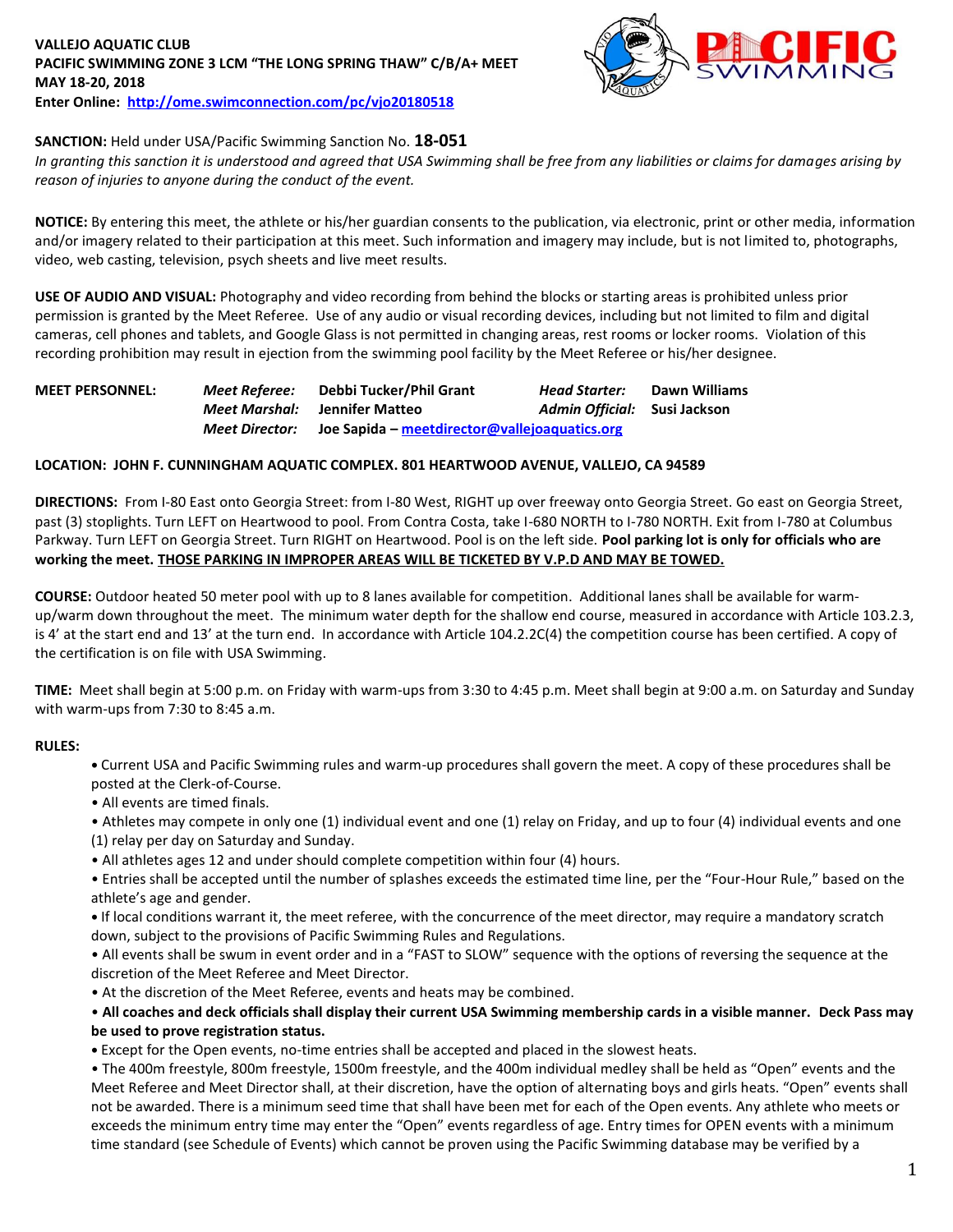complete set of meet results or verified by the athlete's coach, either of which may be presented upon check -in. (Refer to Pacific Swimming Rule 4A2).

- Athletes entering the 800m and 1500m freestyle events shall provide their own timers and lap counters.
- Athletes entering the 400m freestyle shall provide their own timers.

**RELAYS**: All relay athletes shall be entered in an individual event in the meet.

**ATTENTION HIGH SCHOOL ATHLETES:** If you are a high school athlete in season, you need to be Unattached from this meet. It is the athlete's responsibility to be Unattached from this meet. You can un-attach at the meet if necessary. This does not apply to athletes swimming under the rules of the Nevada Interscholastic Activities Association (NIAA).

**UNACCOMPANIED ATHLETES:** Any USA Swimming athlete-member competing at the meet shall be accompanied by a USA Swimming member-coach for the purposes of athlete supervision during warm-up, competition and warm-down. If a coach-member of the athlete's USA Swimming Club does not attend the meet to serve in said supervisory capacity, it is the responsibility of the athlete or the athlete's legal guardian to arrange for supervision by a USA Swimming member-coach. The meet director or meet referee may assist the athlete in making arrangements for such supervision; however, it is recommended that such arrangements be made in advance of the meet by the athlete's USA Swimming Club Member-Coach.

**RACING STARTS:** Any athlete entered in the meet shall be certified by a USA Swimming member-coach as being proficient in performing a racing start, or shall start each race from within the water. When unaccompanied by a USA Swimming member coach, it is the responsibility of the athlete or the athlete's legal guardian to ensure compliance with this requirement.

#### **RESTRICTIONS:**

- Smoking and the use of other tobacco products is prohibited on the pool deck, in the locker rooms, in spectator seating on standing areas and in all areas used by athletes, during the meet and during warm-up periods.
- Sale and use of alcoholic beverages is prohibited in all areas of the meet venue.
- No glass containers are allowed in the meet venue.
- No propane heater is permitted except for snack bar/meet operations.
- All shelters shall be properly secured.
- Changing into or out of swimsuits other than in locker rooms or other designated areas is prohibited.
- No pets allowed on deck, other than service assistance animals.

• Destructive devices, to include but not limited to, explosive devices and equipment, firearms (open or concealed), blades, knives, mace, stun guns and blunt objects are strictly prohibited in the swimming facility and its surrounding areas. If observed, the Meet Referee or his/her designee may ask that these devices be stored safely away from the public or removed from the facility. Noncompliance may result in the reporting to law enforcement authorities and ejection from the facility. Law enforcement officers (LEO) are exempt per applicable laws.

• Operation of a drone, or any other flying apparatus, is prohibited over the venue (pools, athlete/coach areas, spectator areas and open ceiling locker rooms) any time athletes, coaches, officials and/or spectators are present.

• Pop-ups and tents shall not be allowed on deck, except at the west end of the pool. For fire and Safety purposes, the coaches' area is for coaches only. Athletes may check in with their coaches but cannot stay there.

#### **ELIGIBILITY:**

• Athletes shall be current members of USA Swimming and enter their name and registration number on the meet entry card exactly as they are shown on their Registration Card. If this is not done, it may be difficult to match the athlete with the registration database. The meet host shall check all athlete registrations against the SWIMS database and if not found to be registered, the Meet Director shall accept the registration at the meet (a \$10 surcharge shall be added to the regular registration fee). Duplicate registrations shall be refunded by mail.

• Athletes in the "A" Division shall have met at least the listed USA Swimming Motivational "A" minimum time standard. Athletes in the "B" Division shall have met at least the listed "B" minimum time standard. All entry times slower than the "B" time standard shall be in the "C" Division.

• Entries with **"NO TIME" shall be accepted (Exception-open Events, see rules).** 

• Entry times submitted for this meet may be checked against a computer database and may be changed in accordance with Pacific Swimming Entry Time Verification Procedures.

• Disabled athletes are welcome to attend this meet and should contact the Meet Director or Meet Referee regarding any special accommodations on entry times and seeding per Pacific Swimming policy.

• Athletes 19 years of age and over may compete in the meet for time only, no awards. Such athlete shall meet standards for the 17-18 age group.

• Age on the first day of the meet shall determine the athlete's age for the entire meet.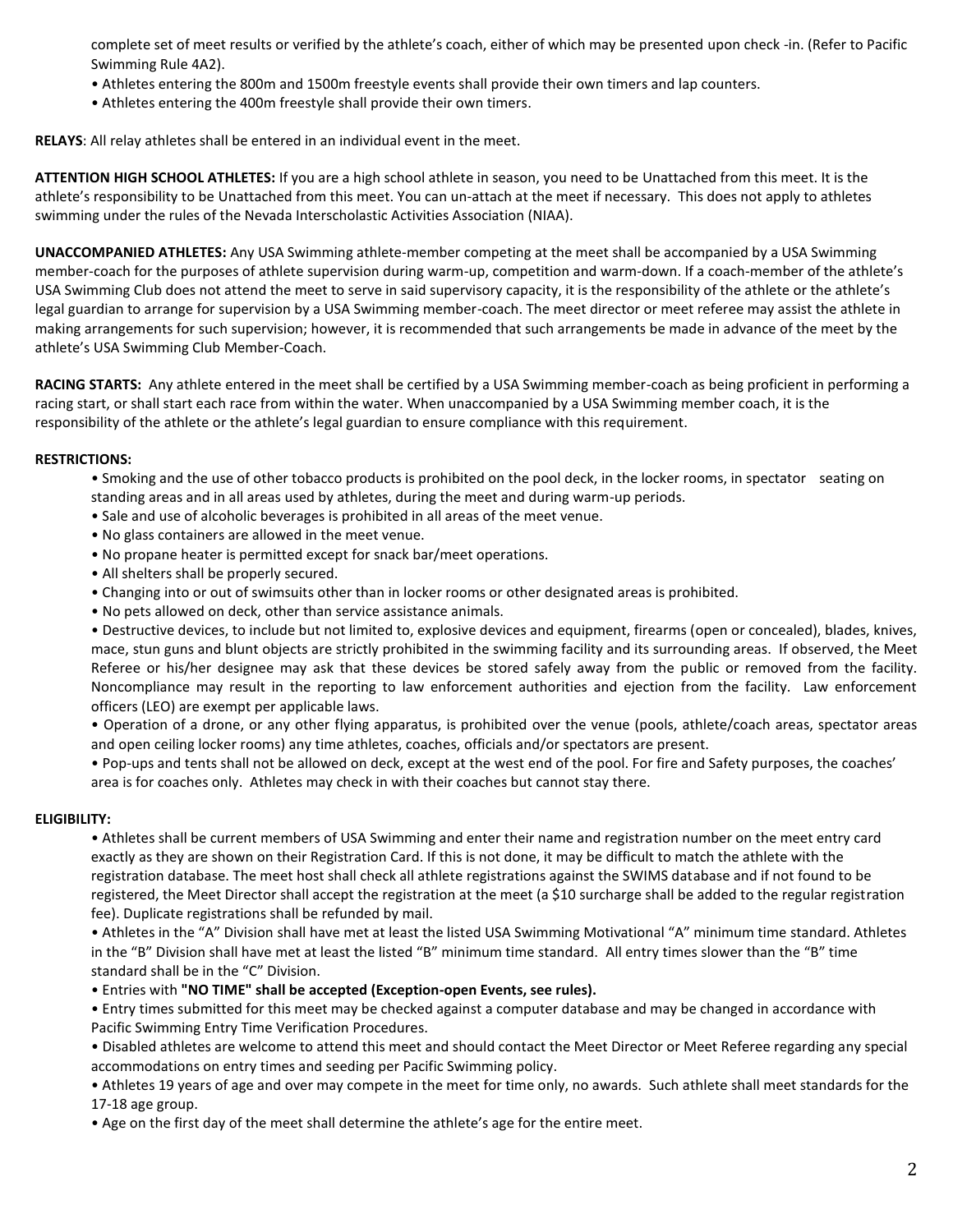**ENTRY PRIORITY:** Entries from members of Zone 3 clubs (including unattached athletes training with those clubs) postmarked or entered online by **April 9, 2018** shall be given first priority for acceptance to the meet. All entries from other zones in Pacific Swimming or from other LSC's, postmarked or entered on line by the entry deadline shall be considered in the order they are received. **In addition to Zone 3 clubs, athletes who are members of or train with the following club may enter during the entry priority period: SASO**

**ENTRY FEES:** \$4.00 per event plus a \$10.00 participation fee per athlete. Relay fee is \$9.00 per entry. Entries shall be rejected if payment is not sent at time of request. No refunds shall be made except mandatory scratch downs. Fees for entries in the OPEN events that cannot be proved in the computer database, by a set of complete meet results or verified by the athlete's coach, shall not be refunded.

**ONLINE ENTRIES:** To enter online go to **<http://ome.swimconnection.com/pc/vjo20180518>** to receive an immediate entry confirmation. This method requires payment by credit card. Swim Connection, LLC charges a processing fee for this service, equal to \$1 per athlete plus 5% of the total Entry Fees. Please note that the processing fee is a separate fee from the Entry Fees. If you do not wish to pay the processing fee, enter the meet using a mail entry. **Entering online is a convenience, is completely voluntary, and is in no way required or expected of an athlete by Pacific Swimming.** Online entries shall be accepted through **11:59p.m. Monday, May 7, 2018.**

**MAILED OR HAND DELIVERED ENTRIES**: Entries shall be on the attached consolidated entry form. Forms shall be filled out completely and printed clearly with athlete's best time. Entries shall be postmarked by midnight on May 7, 2018 or hand delivered by 6:30 p.m. on May 7, 2018. No late entries shall be accepted. Requests for confirmation of receipt of entries should include a self-addressed envelope.

**Make check payable to**: "Vallejo Aquatic Club" or "VJO"

| Mail entries to: | VJO Meet Director      | <b>Hand Deliver entries to: VJO Meet Director</b> |                       |
|------------------|------------------------|---------------------------------------------------|-----------------------|
|                  | Re: Swim Meet Entries  |                                                   | Re: Swim Meet Entries |
|                  | P.O. Box 5846          |                                                   | 801 Heartwood Avenue  |
|                  | Vallejo, CA 94591-5846 |                                                   | Vallejo, CA 94589     |

**CHECK-IN:** The meet shall be deck seeded. Athletes shall check-in at the Clerk-of-Course. No event shall be closed more than 30 minutes before the scheduled start of the session. Close of check-in for all individual events shall be no more than 60 minutes before the estimated time of the start of the first heat of the event. Athletes who do not check in shall not be seeded and shall not be allowed to compete in that event. Close of relay entries shall be announced.

**SCRATCHES:** Any athletes not reporting for or competing in an individual timed final event that they have checked in for shall not be penalized. Athletes who must withdraw from an event after it is seeded are requested to inform the referee immediately.

**AWARDS:** Ribbons shall be awarded to 1st through 8th place finishers in the A+, B and C divisions for each event and age group. 13 & Over events shall be awarded as 13-14 and 15-16, 17-18 Age Groups. Ribbons shall be awarded to 1<sup>st</sup> through 3<sup>rd</sup> place finishers in each relay and age group. Athletes aged 19 and over shall not be awarded. "A" medals shall be awarded to athletes achieving new individual "A" times swum during this meet only. Open events shall not be awarded.

# **AWARDS SHALL BE PICKED UP ON SUNDAY BY A CLUB'S COACH OR REPRESENTATIVE. AWARDS SHALL NOT BE MAILED. NON ZONE 3 CLUBS AND UNATTACHED ATHLETES SHALL COORDINATE WITH THE AWARDS DESK FOR PICK UP &/OR DELIVERY OF AWARDS. ALL AWARDS NOT PICKED UP WILL NOT BE DISTRIBUTED UNLESS A PREPAID ENVELOPE IS PROVIDED. AWARDS SHALL NOT BE INDIVIDUALLY DISTRIBUTED THROUGHOUT THE MEET.**

**ADMISSION:** Free. A three-day program shall be available for \$5.00.

**SNACK BAR & HOSPITALITY:** A snack bar will be available throughout the competition. Coaches and working deck officials will be provided lunch. Hospitality will serve refreshments to timers and volunteers.

**MISCELLANEOUS:** No overnight parking is allowed. Facilities will not be provided after meet hours.

**MINIMUM OFFICIALS**: At least seven days prior to the start of the meet, meet management (Meet Director and/or Meet Referee) shall contact a representative from each club participating in the meet, and provide a preliminary inventory of the officials that club is required to provide for each session. Each club shall, by the start of the meet, provide to the Meet Director or designee a list of Officials who have agreed to represent that club during each session of the meet.

At the meet, meet management shall conduct an inventory of officials, and shall compare the number of athletes entered in each session by each club with the number of officials present representing each club. If meet management certifies that a club has not provided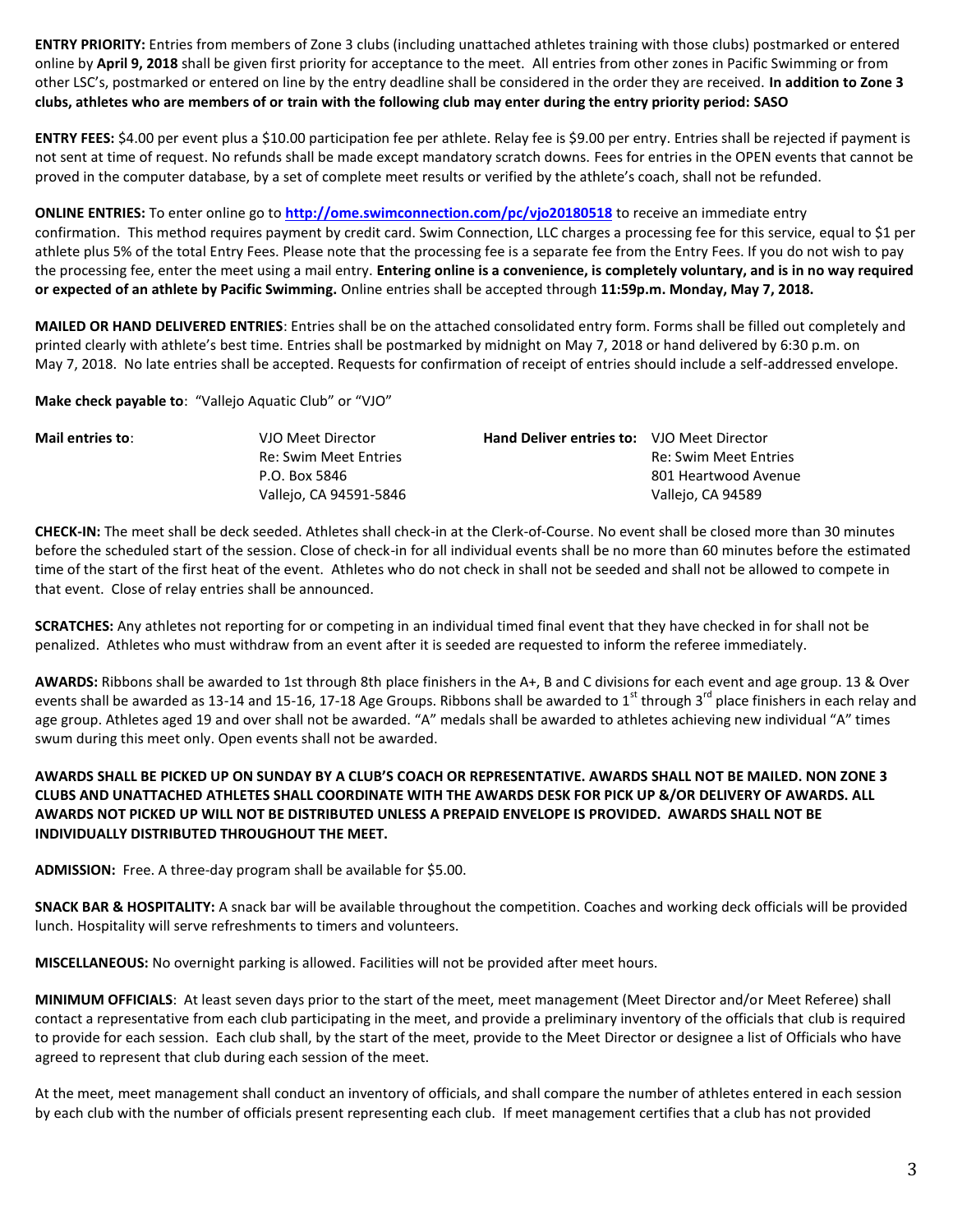sufficient officials for any session of the meet in accordance with the table below, excluding finals in a prelims and finals meet, the club shall be fined \$100 per missing official per session of the meet.

| Club athletes entered in session | Trained and carded officials required |
|----------------------------------|---------------------------------------|
| $1 - 10$                         |                                       |
| $11 - 25$                        |                                       |
| 26-50                            |                                       |
| $51 - 75$                        |                                       |
| 76-100                           |                                       |
| 100 or more                      |                                       |

\*Zone 3 shall include assigned and working Colorado, Intermediary/ Chief Timing Judge, and Computer operator in the count of officials for a session although these positions are not carded. Zone 3 shall accept uncarded Trainees in the count of officials for up to two sessions. Clubs may use officials "borrowed" from other clubs, or unattached officials at the meet who agree, to fulfill their obligation under the rule.

#### **EVENT SUMMARY**

| <b>FRIDAY</b>    |           |                  |                  |  |  |  |  |  |  |
|------------------|-----------|------------------|------------------|--|--|--|--|--|--|
| 8 & UN           | $9 - 10$  | $11 - 12$        | $13$ -UP         |  |  |  |  |  |  |
| <b>1500 FREE</b> | 200 IM    | 800FR            | 800FR            |  |  |  |  |  |  |
|                  | 1500 FREE | 200 IM           | <b>1500 FREE</b> |  |  |  |  |  |  |
|                  |           | <b>1500 FREE</b> |                  |  |  |  |  |  |  |

|                 | <b>SATURDAY</b> |                 |                 | <b>SUNDAY</b>      |                 |                 |                 |  |  |
|-----------------|-----------------|-----------------|-----------------|--------------------|-----------------|-----------------|-----------------|--|--|
| 8 & UN          | $9 - 10$        | 11-12           | 13-UP           | 8 & UN<br>$9 - 10$ |                 | 11-12           | $13$ -UP        |  |  |
| 400 IM          | 400 IM          | 400 IM          | 400 IM          | <b>50 FLY</b>      | <b>50 FLY</b>   | 200 BACK        | 200 BACK        |  |  |
| 50 BREAST       | 50 BREAST       | 200 BREAST      | 200 BREAST      | <b>100 FREE</b>    | <b>100 FREE</b> | 50 FLY          | 200 IM          |  |  |
| 200 MR          | 100 BACK        | 50 BREAST       | <b>200 FREE</b> | 200 FR             | 100 BREAST      | <b>100 FREE</b> | <b>100 FREE</b> |  |  |
| 50 FREE         | 200 MR          | 100 BACK        | 100 BACK        | 50 BACK            | <b>200 FR</b>   | 100 BREAST      | 100 BREAST      |  |  |
| <b>800 FREE</b> | 50 FREE         | 50 FREE         | 50 FREE         | <b>400 FREE</b>    | 50 BACK         | 50 BACK         | <b>200 FLY</b>  |  |  |
|                 | <b>100 FLY</b>  | <b>100 FLY</b>  | <b>100 FLY</b>  |                    | <b>400 FREE</b> | 200 FR          | 200 FR          |  |  |
|                 | <b>800 FREE</b> | 200 MR          | 200 MR          |                    |                 | 400 FR          | 400 FR          |  |  |
|                 |                 | 400 MR          | 400 MR          |                    |                 | <b>400 FREE</b> | <b>400 FREE</b> |  |  |
|                 |                 | <b>800 FREE</b> | <b>800 FREE</b> |                    |                 |                 |                 |  |  |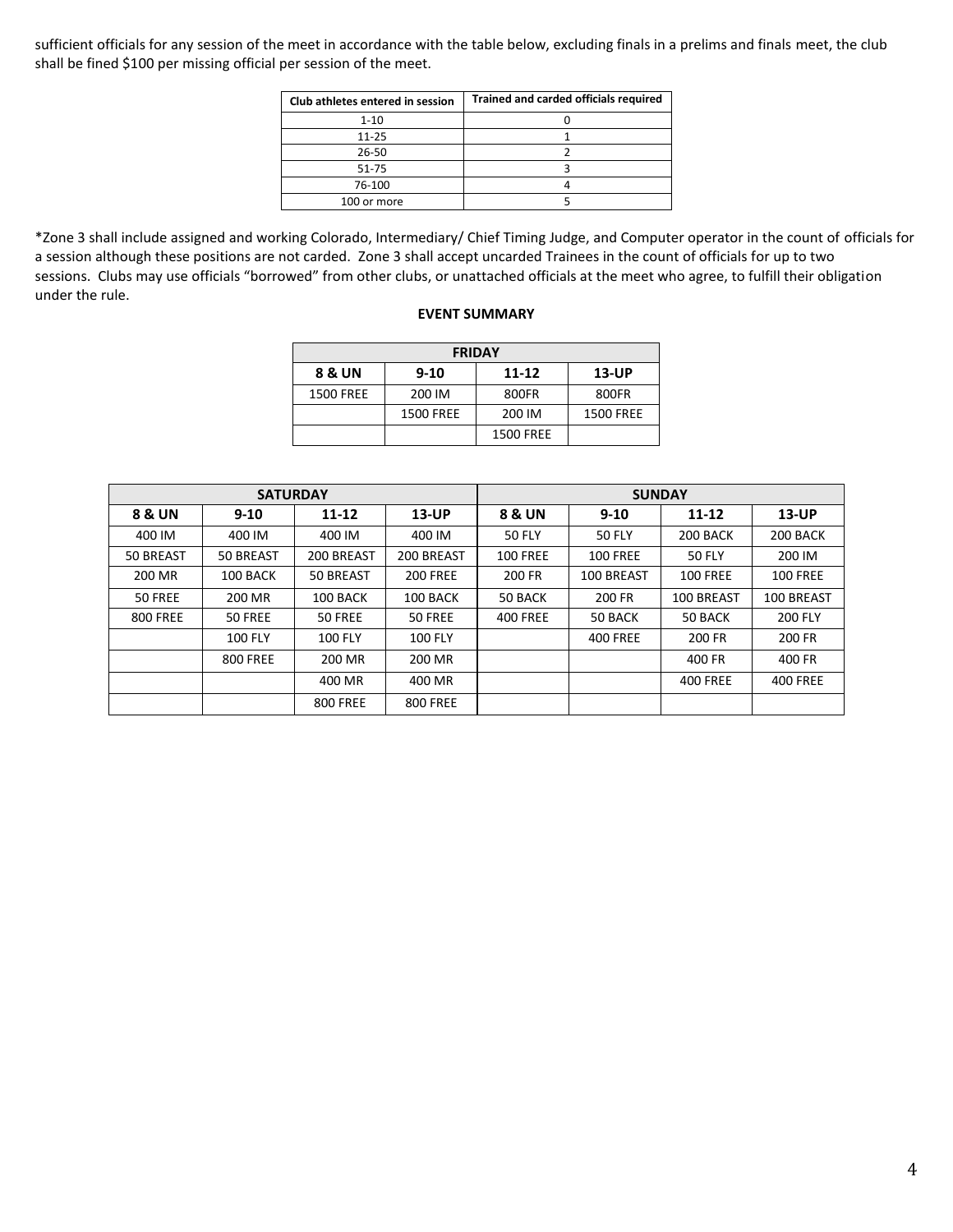# **SCHEDULE OF EVENTS**

| <b>FRIDAY</b><br><b>MAY 18</b> |                                                                                                                                                                                                     |                | <b>SATURDAY</b><br><b>MAY 19</b> | <b>SUNDAY</b><br><b>MAY 20</b>                                                                                                                                                                                                         |                         |          |                                                                                                                                                                                                    |            |
|--------------------------------|-----------------------------------------------------------------------------------------------------------------------------------------------------------------------------------------------------|----------------|----------------------------------|----------------------------------------------------------------------------------------------------------------------------------------------------------------------------------------------------------------------------------------|-------------------------|----------|----------------------------------------------------------------------------------------------------------------------------------------------------------------------------------------------------|------------|
| Girls                          | Event<br>Description<br>and Age Group                                                                                                                                                               | <b>Boys</b>    | Girls                            | <b>Event Description</b><br>and Age Group                                                                                                                                                                                              | <b>Boys</b>             | Girls    | Event<br><b>Description</b><br>and Age Group                                                                                                                                                       | <b>Boy</b> |
| $\mathbf{1}$                   | 11 & O 800<br><b>FREE RELAY</b>                                                                                                                                                                     | $\overline{2}$ | 9#                               | OPEN <sup>2</sup> 400 IM                                                                                                                                                                                                               | 10#                     | 45       | 11 & O 200 BACK                                                                                                                                                                                    | 46         |
| 3                              | 9-10 200 IM                                                                                                                                                                                         | 4              | 11                               | 11 & O 200 BREAST                                                                                                                                                                                                                      | 12                      | 47       | 10 & U 50 FLY                                                                                                                                                                                      | 48         |
| $5\phantom{.}$                 | 11-12 200 IM                                                                                                                                                                                        | 6              | 13                               | 13 & O 200 FREE                                                                                                                                                                                                                        | 14                      | 49       | 11-12 50 FLY                                                                                                                                                                                       | 50         |
| $7*$                           | Open 1500 FREE <sup>1</sup>                                                                                                                                                                         | $8*$           | 15                               | 10 & U 50 BREAST                                                                                                                                                                                                                       | 16                      | 51       | 13 & O 200 IM                                                                                                                                                                                      | 52         |
|                                |                                                                                                                                                                                                     |                | 17                               | 11-12 50 BREAST                                                                                                                                                                                                                        | 18                      | 53       | 10 & U 100 FREE                                                                                                                                                                                    | 54         |
|                                |                                                                                                                                                                                                     |                | 19                               | 9-10 100 BACK                                                                                                                                                                                                                          | 20                      | 55       | 11-12 100 FREE                                                                                                                                                                                     | 56         |
|                                |                                                                                                                                                                                                     |                | 21                               | 11-12 100 BACK                                                                                                                                                                                                                         | 22                      | 57       | 13 & O 100 FREE                                                                                                                                                                                    | 58         |
|                                |                                                                                                                                                                                                     |                | 23                               | 10 & U 200<br><b>MEDLEY RELAY</b>                                                                                                                                                                                                      | 24                      | 59       | 9-10 100 BREAST                                                                                                                                                                                    | 60         |
|                                |                                                                                                                                                                                                     |                | 25                               | 13 & O 100 BACK                                                                                                                                                                                                                        | 26                      | 61       | 11-12 100 BREAST                                                                                                                                                                                   | 62         |
|                                |                                                                                                                                                                                                     |                | 27                               | 10 & U 50 FREE                                                                                                                                                                                                                         | 28                      | 63       | 10 & U 200<br><b>FREE RELAY</b>                                                                                                                                                                    | 64         |
|                                |                                                                                                                                                                                                     |                | 29                               | 11-12 50 FREE                                                                                                                                                                                                                          | 30                      | 65       | 13 & O 100 BREAST                                                                                                                                                                                  | 66         |
|                                |                                                                                                                                                                                                     |                | 31                               | 13 & O 50 FREE                                                                                                                                                                                                                         | 32                      | 67       | 10 & U 50 BACK                                                                                                                                                                                     | 68         |
|                                |                                                                                                                                                                                                     |                | 33                               | 9-10 100 FLY                                                                                                                                                                                                                           | 34                      | 69       | 11-12 50 BACK                                                                                                                                                                                      | 70         |
|                                |                                                                                                                                                                                                     |                | 35                               | 11-12 100 FLY                                                                                                                                                                                                                          | 36                      | 71       | 13 & O 200 FLY                                                                                                                                                                                     | 72         |
|                                |                                                                                                                                                                                                     |                | 37                               | 13 & O 100 FLY                                                                                                                                                                                                                         | 38                      | 73       | 11 & O 200<br>FREE RELAY                                                                                                                                                                           | 74         |
|                                |                                                                                                                                                                                                     |                | 39                               | 11 & O 200<br><b>MEDLEY RELAY</b>                                                                                                                                                                                                      | 40                      | 75       | 11 & O 400<br><b>FREE RELAY</b>                                                                                                                                                                    | 76         |
|                                |                                                                                                                                                                                                     |                | 41                               | 11 & O 400<br>MEDLEY RELAY                                                                                                                                                                                                             | 42                      | 77@      | OPEN <sup>4</sup> 400 FREE                                                                                                                                                                         | 78         |
|                                | $1.$ The 1500 Free<br>shall be swum<br>fastest to<br>slowest, and<br>may alternate<br>women's and<br>men's heats at<br>the discretion of<br>the Meet<br>Referee.<br>Athletes shall<br>provide their |                |                                  | $2/3$ . The 400 IM &<br>800 FREE shall be<br>swum fastest to<br>slowest, and may<br>alternate<br>women's and<br>men's heats at<br>the discretion of<br>the Meet Referee.<br>800 FREE Athletes<br>shall provide their<br>own timers and |                         |          | $4.$ The 400 FREE<br>shall be swum<br>fastest to<br>slowest, and may<br>alternate<br>women's and<br>men's heats at<br>the discretion of<br>the Meet<br>Referee.<br>Athletes shall<br>provide their |            |
|                                | own timers and<br>lap counters for<br>this event.<br>Athletes shall<br>have met the<br>Minimum Time<br>Standard below.                                                                              |                |                                  | lap counters for<br>this event.<br>Athletes shall<br>have met the<br>Minimum Time<br>Standard below.                                                                                                                                   |                         |          | own timers.<br>Athletes shall<br>have met the<br>Minimum Time<br>Standard below.                                                                                                                   |            |
| *25:45.79                      | Minimum Seed Time                                                                                                                                                                                   | *25:13.59      | #7:19.69<br>+13:26.79            | Minimum Seed Time                                                                                                                                                                                                                      | #7:10.19<br>$+13:11.69$ | @6:51.09 | Minimum Seed Time                                                                                                                                                                                  | @6:44      |

|       | <b>SATURDAY</b><br><b>MAY 19</b>          |             |       | <b>SUNDAY</b><br><b>MAY 20</b>               |             |  |
|-------|-------------------------------------------|-------------|-------|----------------------------------------------|-------------|--|
| irls  | <b>Event Description</b><br>and Age Group | <b>Boys</b> | Girls | Event<br><b>Description</b><br>and Age Group | <b>Boys</b> |  |
| 9#    | OPEN <sup>2</sup> 400 IM                  | 10#         | 45    | 11 & O 200 BACK                              | 46          |  |
| 11    | 11 & O 200 BREAST                         | 12          | 47    | 10 & U 50 FLY                                | 48          |  |
| 13    | 13 & O 200 FREE                           | 14          | 49    | 11-12 50 FLY                                 | 50          |  |
| 15    | 10 & U 50 BREAST                          | 16          | 51    | 13 & O 200 IM                                | 52          |  |
| 17    | 11-12 50 BREAST                           | 18          | 53    | 10 & U 100 FREE                              | 54          |  |
| 19    | 9-10 100 BACK                             | 20          | 55    | 11-12 100 FREE                               | 56          |  |
| 21    | 11-12 100 BACK                            | 22          | 57    | 13 & O 100 FREE                              | 58          |  |
| 23    | 10 & U 200<br><b>MEDLEY RELAY</b>         | 24          | 59    | 9-10 100 BREAST                              | 60          |  |
| 25    | 13 & O 100 BACK                           | 26          | 61    | 11-12 100 BREAST                             | 62          |  |
| 27    | 10 & U 50 FREE                            | 28          | 63    | 10 & U 200<br><b>FREE RELAY</b>              | 64          |  |
| 29    | 11-12 50 FREE                             | 30          | 65    | 13 & O 100 BREAST                            | 66          |  |
| 31    | 13 & O 50 FREE                            | 32          | 67    | 10 & U 50 BACK                               | 68          |  |
| 33    | 9-10 100 FLY                              | 34          | 69    | 11-12 50 BACK                                | 70          |  |
| 35    | 11-12 100 FLY                             | 36          | 71    | 13 & O 200 FLY                               | 72          |  |
| 37    | 13 & O 100 FLY                            | 38          | 73    | 11 & O 200<br><b>FREE RELAY</b>              | 74          |  |
| 39    | 11 & O 200<br><b>MEDLEY RELAY</b>         | 40          | 75    | 11 & O 400<br><b>FREE RELAY</b>              | 76          |  |
| 41    | 11 & O 400<br><b>MEDLEY RELAY</b>         | 42          | 77@   | OPEN <sup>4</sup> 400 FREE                   | 78@         |  |
| $13+$ | OPEN $3$ 800 FREE                         | $44+$       |       |                                              |             |  |

@6:51.09 Minimum Seed Time @6:44.59